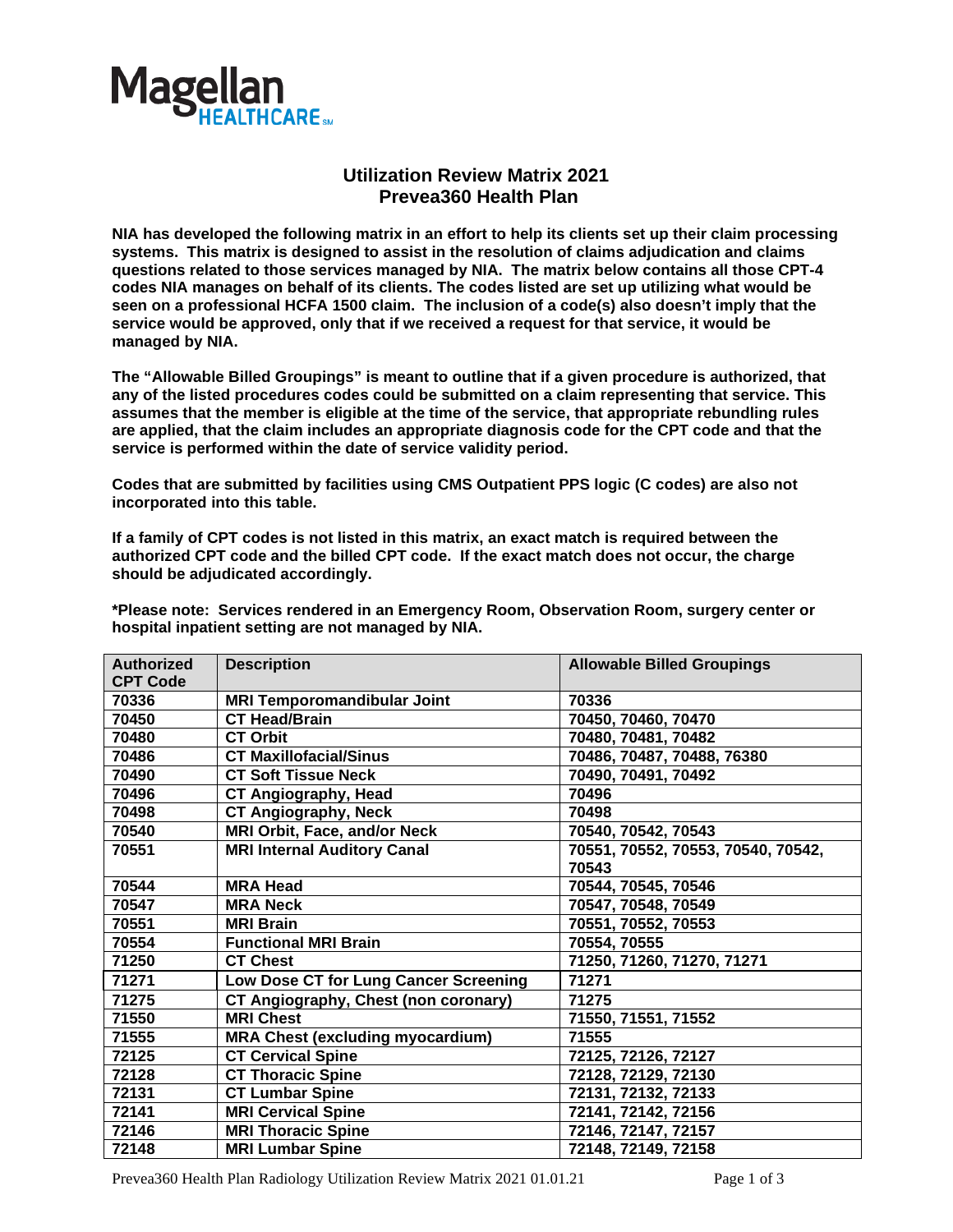| <b>Authorized</b><br><b>CPT Code</b> | <b>Description</b>                          | <b>Allowable Billed Groupings</b>           |
|--------------------------------------|---------------------------------------------|---------------------------------------------|
| 72159                                | <b>MRA Spinal Canal</b>                     | 72159                                       |
| 72191                                | <b>CT Angiography, Pelvis</b>               | 72191                                       |
| 72192                                | <b>CT Pelvis</b>                            | 72192, 72193, 72194                         |
| 72196                                | <b>MRI Pelvis</b>                           | 72195, 72196, 72197                         |
| 72198                                | <b>MRA Pelvis</b>                           | 72198                                       |
| 73200                                | <b>CT Upper Extremity</b>                   | 73200, 73201, 73202                         |
| 73206                                | <b>CT Angiography, Upper Extremity</b>      | 73206                                       |
| 73220                                | MRI Upper Extremity, other than Joint       | 73218, 73219, 73220                         |
| 73221                                | <b>MRI Upper Extremity Joint</b>            | 73221, 73222, 73223                         |
| 73225                                | <b>MRA Upper Extremity</b>                  | 73225                                       |
| 73700                                | <b>CT Lower Extremity</b>                   | 73700, 73701, 73702                         |
| 73706                                | <b>CT Angiography, Lower Extremity</b>      | 73706                                       |
| 73720                                | <b>MRI Lower Extremity</b>                  | 73718, 73719, 73720, 73721, 73722,<br>73723 |
| 73721                                | <b>MRI Hip</b>                              | 72195, 72196, 72197, 73721, 73722,<br>73723 |
| 73725                                | <b>MRA Lower Extremity</b>                  | 73725                                       |
| 74150                                | <b>CT Abdomen</b>                           | 74150, 74160, 74170                         |
| 74174                                | <b>CT Angiography, Abdomen and Pelvis</b>   | 74174                                       |
| 74175                                | <b>CT Angiography, Abdomen</b>              | 74175                                       |
| 74176                                | <b>CT Abdomen and Pelvis Combination</b>    | 74176, 74177, 74178                         |
| 74181                                | <b>MRI Abdomen</b>                          | 74181, 74182, 74183, S8037                  |
| 74185                                | <b>MRA Abdomen</b>                          | 74185                                       |
| 74261                                | <b>Diagnostic CT Colonoscopy (Virtual</b>   | 74261, 74262                                |
|                                      | <b>Colonoscopy, CT Colonography)</b>        |                                             |
| 74263                                | <b>Screening CT Colonoscopy (Virtual</b>    | 74263                                       |
|                                      | Colonoscopy, CT Colonography)               |                                             |
| 75557 <sup>3</sup>                   | <b>MRI Heart</b>                            | 75557, 75559, 75561, 75563, +75565          |
| 75571                                | Coronary Artery Ca Score, Heart Scan,       | 75571, S8092                                |
|                                      | <b>Ultrafast CT Heart, Electron Beam CT</b> |                                             |
| 75572                                | <b>CT Heart</b>                             | 75572                                       |
| 75573                                | CT Heart congenital studies, non-coronary   | 75573                                       |
|                                      | arteries                                    |                                             |
| 75574                                | <b>CTA coronary arteries (CCTA)</b>         | 75574                                       |
| 75635                                | <b>CT Angiography, Abdominal Arteries</b>   | 75635                                       |
| 76376                                | 3D rendering with interpretation and        | This is a post imaging processing           |
|                                      | reporting of CT, MRI, ultrasound or other   | activity. The radiologist, after looking    |
|                                      | tomographic modality; not requiring image   | at the initial images decides whether       |
|                                      | postprocessing on an independent            | this additional activity is performed.      |
|                                      | workstation                                 | Intellectually, it is very similar to the   |
|                                      |                                             | modifier 22 activity.                       |
|                                      |                                             |                                             |
|                                      |                                             | <b>CMS requires that the radiology</b>      |
|                                      |                                             | report specifically includes the            |
|                                      |                                             | medical necessity for the                   |
|                                      |                                             | performance of this service as well as      |
|                                      |                                             | providing written interpretation of the     |
|                                      |                                             | 3D analysis.                                |
|                                      |                                             | Accordingly, the proper use of this         |
|                                      |                                             | activity doesn't lend itself to prior       |
|                                      |                                             | authorization and NIA does not review       |
|                                      |                                             | this service for medical necessity.         |
|                                      |                                             |                                             |
|                                      |                                             |                                             |
|                                      |                                             |                                             |
|                                      |                                             |                                             |